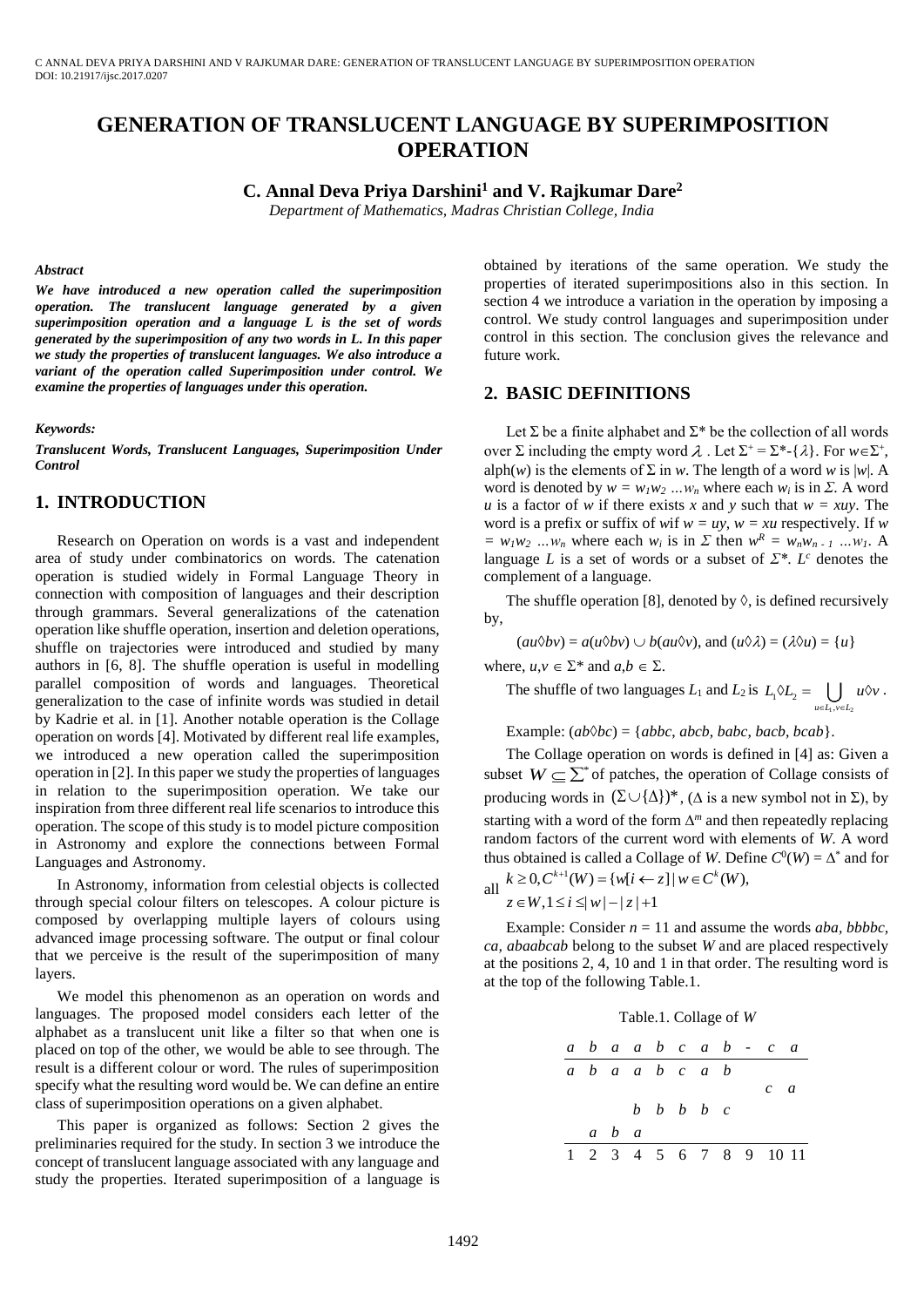Position 4 is covered by the occurrences *aba, bbbbc* and *abaabcab.* Position 9 is covered by no occurrence and position 2 is covered by the occurrences of *aba* and *abaabcab.*

# **3. TRANSLUCENT LANGUAGES**

We introduce the concept of superimposition operation and translucent languages generated by a language. This language has some interesting properties.

We recall the definition of superimposition operation introduced in [2].

For  $a, b \in \Sigma$ ,  $a \otimes b = c$  where *c* is also in  $\Sigma$  is called the superimposition operation. This operation can be extended to  $\Sigma^*$ . **Definition 3.1**

Let *u*,  $v \in \Sigma^+$  and  $u = u_1 u_2 ... u_n$ ,  $v = v_1 v_2 ... v_m$  where  $u_i, v_j \in \Sigma$ , for  $i = 1, 2, \ldots, n, j = 1, 2, \ldots, m$ .

- a) If  $|u| = |v|$ , then  $u \otimes v = (u_1 \otimes v_1)(u_2 \otimes v_2)...(u_n \otimes v_n)$
- b) If  $|u| > |v|$ , and if  $u = u'u''$  where  $|u'| = |v| = m$ , then  $u \otimes v = (u_1 \otimes v_1)(u_2 \otimes v_2)...(u_m \otimes v_m)$ .  $u''$ .
- c) If  $|u| < |v|$ , and if  $v = v'v''$  where  $|v'| = |u| = n$ ,

then  $u \otimes v = (u_1 \otimes v_1)(u_2 \otimes v_2)...(u_n \otimes v_n)$ .  $v''$ 

d) For  $u \in \Sigma^*$ ,  $u \otimes \lambda = \lambda \otimes u = u$ .

Given an alphabet, it is possible to define a class of superimposition operations on the alphabet. If  $X = \{a,b\}$ , it is possible to specify 16 different rules. The word *z* generated from two words *u* and *v* is unique and is called a translucent word obtained from *u* and *v*. We use a representation of the operation in the form of a table.

## **Example 3.1**

Let  $\Sigma = \{b, w, g\}$  and the operation  $\otimes$  given by the following Table.2.

| ⊗ | b | w | g |
|---|---|---|---|
| b | b | b | b |
| w | b | w | g |
| g | b | g | g |

Let  $x = (bw)^5$ ,  $y = (wb)^5$  be words in  $\Sigma^*$  then  $x \otimes y = b^{10}$ . **Definition 3.2**

Let  $a,b,c \in \Sigma$ . The operation  $\otimes$  is

- a) associative if  $a \otimes (b \otimes c) = (a \otimes b) \otimes c$ ,
- b) commutative if  $b \otimes a = a \otimes b$ ,
- c) Idempotent if  $a \otimes a = a$ .

Some simple results of the operation are immediate.

Let *x*, *y*, *z* be words in  $\Sigma^+$ . Then

- a)  $|x \otimes y| = \max\{|x|, |y|\},$
- b)  $x \otimes y = y \otimes x$  if and only if  $\otimes$  is commutative,

c)  $x \otimes (y \otimes z) = (x \otimes y) \otimes z$  if and only if  $\otimes$  is associative

The operation can be extended to languages.

#### **Definition 3.3**

Let  $L_1, L_2 \subseteq \Sigma^+$  then the superimposition of  $L_1$  and  $L_2$  is  $\displaystyle \sum_{u_1} \bigotimes L_2 = \bigcup_{u \in L_1, v \in L_2}$ .  $u \in L_1, v \in L$  $L_1 \otimes L_2 = \bigcup u \otimes v$  $\epsilon L_1, \nu \in L$  $\otimes L_{2} = \bigcup u \otimes v$ . For a given language L,

$$
L^0_{\otimes} = \lambda, L^1_{\otimes} = L, L^{i+1}_{\otimes} = L^i_{\otimes} \otimes L.
$$

Then the star closure of a language is  $L^*_{\otimes} = L^0_{\otimes} \cup L^1_{\otimes} \cup L^2_{\otimes} \dots$ 

and the positive closure is  $L^+_{\otimes} = L^1_{\otimes} \cup L^2_{\otimes} \dots$  for a given superimposition operation. The superimposition of two languages is always a non-empty language.

# **Definition 3.4**

For a given language *L*, the translucent language generated by *L* under the superimposition operation  $\otimes$  is given by  $T(L, \otimes) = \{ w \in \Sigma^+ / w = u \otimes v, u, v \in L \}.$ 

# **Example 3.2**

Let  $\Sigma = \{a, b\}$  and let the operation  $\otimes$  be specified by Table.3.

|  | Table.3. Superimposition rule |  |
|--|-------------------------------|--|
|  |                               |  |

| ⊗ | a | h |
|---|---|---|
| a | a | n |
| n | n | n |

Let *L* be the set of words having exactly one *a.* The translucent language generated is  $T(L, \otimes) = L \cup \{b^n / n > 0\}.$ 

The translucent language generated by a language is either itself or different from the language. However, there are some special cases where the translucent language generated is identical to the language from which it is generated. We give an example where the translucent language is the same as the language from which it is generated.

# **Example 3.3**

For the unary alphabet  $\Sigma = \{a\}$ , if  $L = \{a^n / n > 0\}$  then  $T(L, \otimes) = L$ 

We give an illustration of the operation as a simulation on how a colour image is produced.

Generation of a colour picture involves the use of two main colour spaces – RGB and CMYK. The RGB colour model related to the way we perceive colour with the r, g, b receptors in our retina. RGB uses additive colour mixing and is the basic colour model used in television or any other medium that projects colour with light. The secondary colours of RGB – cyan, magenta and yellow – are formed by mixing two of the primary colours and excluding the third colour. The four colour CMYK model used in printing lays down overlapping layers of transparent inks to form a colour picture. In the following example we generate a transclucent language by the superimposition of colours.

## **Example 3.4**

Let  $\Sigma = \{r, g, b, c, y, m, k\}$  denote the colours

- *r* red
- *g* green
- $b blue$
- *c* cyan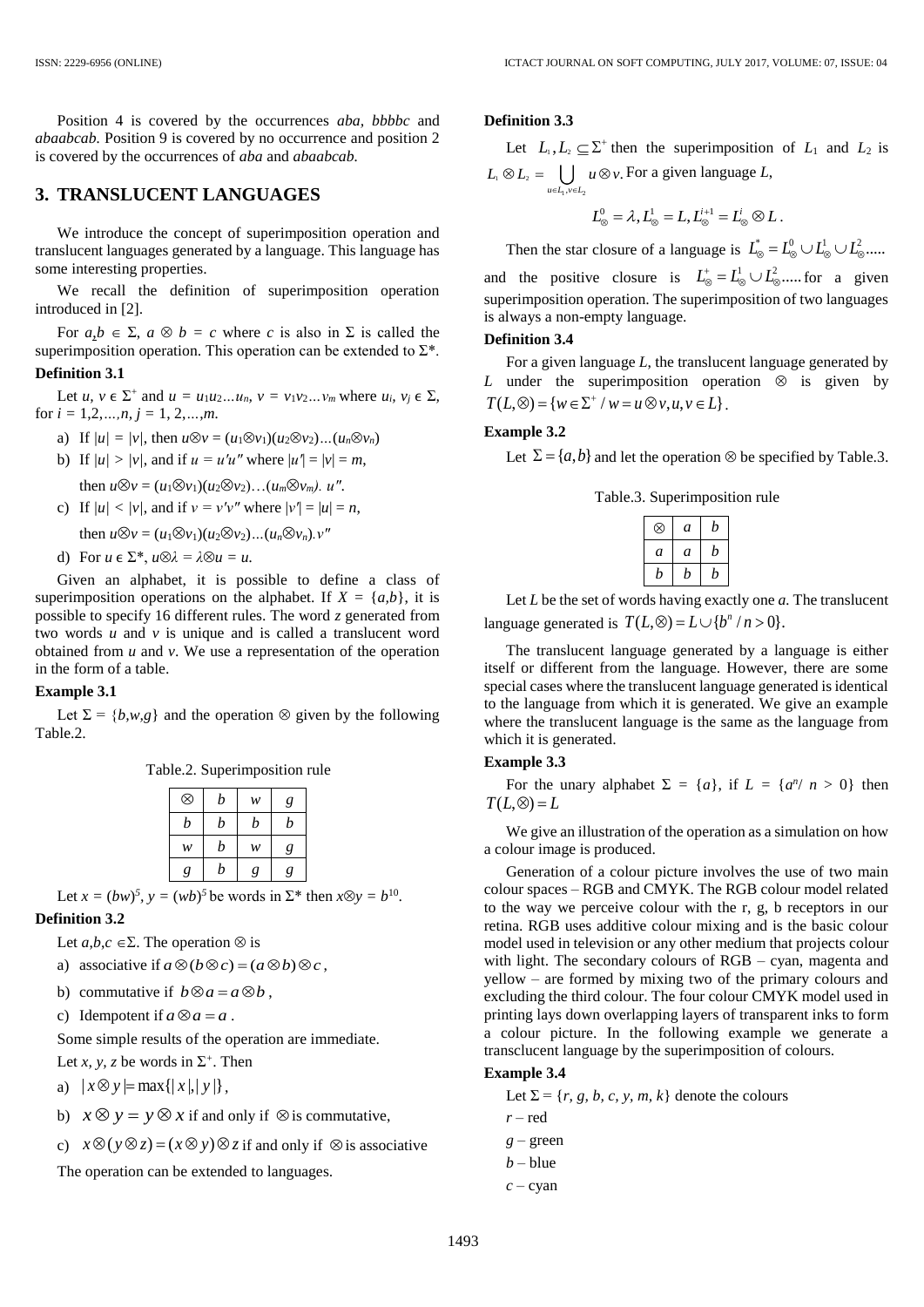*y* – yellow

*m* – magenta

 $k -$ black

and the superimposition operation be given by Table.4.

Let  $L = \{ (ymy)^p c^2 \}$ superimposition operation be given by Table.4.<br> $L = \{ (ymy)^p c^{2q}, p, q > 0 \} \cup \{ (mym)^p (y^q m^q), p, q > 0 \}$ 

then  $T(L, \otimes) = L \cup \{r^p(gb)^q, p, q > 0\}$ .

We note that the superimposition operation on the colours is a commutative and associative operation.

Table.4. Superimposition rule on colours

| $^{\circledR}$   | r                | g                | b                | $\boldsymbol{c}$ | y             | m              | k                |
|------------------|------------------|------------------|------------------|------------------|---------------|----------------|------------------|
| r                | r                | $\boldsymbol{k}$ | $\boldsymbol{k}$ | $\boldsymbol{k}$ | r             | r              | k                |
| $\boldsymbol{g}$ | $\boldsymbol{k}$ | b                | k                | g                | g             | k              | k                |
| b                | $\boldsymbol{k}$ | k                | b                | b                | k             | b              | k                |
| $\boldsymbol{c}$ | $\boldsymbol{k}$ | g                | $\boldsymbol{b}$ | $\boldsymbol{c}$ | g             | b              | k                |
| $\mathcal{Y}$    | r                | g                | $\boldsymbol{k}$ | g                | $\mathcal{Y}$ | r              | $\boldsymbol{k}$ |
| $\mathfrak{m}$   | r                | k                | b                | b                | r             | $\mathfrak{m}$ | $\boldsymbol{k}$ |
| k                | $\boldsymbol{k}$ | $\boldsymbol{k}$ | k                | k                | k             | k              | k                |

A black and white picture would look something like this. **Example 3.5**

Let,  $\Sigma$  be the alphabet  $\{\blacksquare \square \square \}$ 

where,  $\blacksquare$   $\square$   $\square$  denote the colours black, white and gray respectively and the superimposition operation be given by Table.5.

Let *L* be the language,  $\{(\blacksquare \square \blacksquare \square \blacksquare \square \blacksquare \square)$ <sup>n</sup>,  $n > 1\}$ then  $T(L, \otimes) = L$ .

Table.5. Superimposition rule on black and white colours

| ⊗ |  |  |
|---|--|--|
|   |  |  |
|   |  |  |
|   |  |  |

#### **Proposition 3.1**

If  $L \subseteq \Sigma^n$  is closed with respect to a superimposition  $\otimes$  then  $T(L, \otimes)$  is also closed with respect to the superimposition operation.

Proof: Let  $w_1, w_2 \in T(L, \otimes)$ . Since  $w_1 \in T(L, \otimes)$ , we have  $w_1 =$  $x_1 \otimes y_1$  for some  $x_1, y_1 \in L$ . Similarly,  $w_2 = x_2 \otimes y_2$  for some  $x_2, y_2$  $\in$  L. Since *L* is closed,  $x_1 \otimes y_1 = x \in L$  and  $x_2 \otimes y_2 = y \in L$ . Now,  $x \otimes y = z \in T(L, \otimes)$  by the definition of translucent languages. Hence  $T(L,\otimes)$  is closed.

A language *L* is commutative [6] if for any  $w \in L$  contains all the words obtained from *w* by arbitrarily permuting its letters. For a word  $u = a_1 a_2 ... a_k \in \Sigma^*$ ,  $k \ge 0$ , we define  $com(u) =$  ${a_{s(1)}a_{s(2)}...a_{s(k)}|s}$  a permutation of  ${1,...,k}$  that is, *com(u)* contains all the words obtained by arbitrarily permuting the letters

of *u*. If  $L \subseteq \Sigma^*$  then  $com(L) = \begin{cases} \complement com(u) \end{cases}$ *u L*  $com(L) = \int com(u)$ ı€  $=$   $\int$  *com*(*u*). *L* is commutative if

and only if  $L = com(L)$ .

# **Proposition 3.2**

If  $L \subseteq \Sigma^+$  is a commutative language then  $T(L, \otimes)$  is also a commutative language.

Proof: Let  $w \in T(L, \otimes)$ . Then  $w = x \otimes y$  for some  $x, y \in L$ . Since *L* is commutative,  $com(x), com(y) \in L$ . This implies  $com(x)$  $\otimes$  *com(y)*  $\in$  T(*L*, $\otimes$ ) for all possible permutations of  ${1,2,...,n}$ . Further,  $com(x) \otimes com(y) = com(x \otimes y)$  for each permutation.

#### **Proposition 3.3**

The translucent language  $T(\Sigma^n, \otimes)$  is always a commutative language.

Proof: By definition,  $\Sigma^n$  is commutative and  $T(\Sigma^n, \otimes) = \Sigma^n$ .

Note that  $T(L, \otimes) = L^2_{\otimes}$ .

# **Definition 3.5**

The iterated superimposition of two languages is given by  $L_1 \otimes L_2 = \bigcup_{n=0}^{\infty} (L_1 \otimes^n L_2),$  $\otimes^* L_2 = \bigcup_{n=0}^{\infty} (L_1 \otimes^n L_2)$ , where

$$
L_1 \otimes^0 L_2 = L_1
$$
 and  $L_1 \otimes^{n+1} L_2 = (L_1 \otimes^n L_2) \otimes L_2$ .

We say that a superimposition operation is neutral if

- a) The superimposition operation is given by the following rules:  $a \otimes a = a \otimes b = b \otimes a = a, b \otimes b = b$ ,
- b)  $a\otimes a = a$ ,  $a\otimes b = b$ ,  $b\otimes a = a$ ,  $b\otimes b = b$ .

The neutral superimposition leaves the word unaltered or hides the word completely. We call the superimposition operation given by rule (i) as Type I neutral operation and the rule (ii) as Type II neutral operation.

# **Proposition 3.4**

If  $\otimes$  is a neutral operation of Type I or Type II then  $T(L, \otimes) =$ *L* for any  $L \subseteq \Sigma^+$ .

## **Proposition 3.5**

If  $\otimes$  is a neutral operation then we have

a)  $L_1 \otimes^n L_2 = L_1$  for any  $L \subseteq \Sigma^+$  if the operation is of Type I and

b)  $L_1 \otimes^n L_2 = L_2$  for any  $L \subseteq \Sigma^+$  if the operation is of Type II.

#### **Proposition 3.6**

If  $\otimes$  is a neutral operation then we have

- a)  $T(L_1 \otimes^n L_2, \otimes) = L_1$  for any  $L \subseteq \Sigma^+$  if the operation is of Type I and
- b)  $T(L_1 \otimes^n L_2, \otimes) = L_2$  for any  $L \subseteq \Sigma^+$  if the operation is of Type II.

Proof follows from propositions 3.4 and 3.5.

# **Proposition 3.7**

If  $\otimes$  is idempotent then we have,

a)  $L \subset T(L, \otimes)$  for any  $L \subseteq \Sigma^+,$ 

b)  $L \otimes^n L = L$  for any  $L \subseteq \Sigma^+$ .

Proof: If  $x \in L$  then  $x \otimes x = x$  since the operation  $\otimes$  is idempotent. This implies  $x \in T(L, \otimes)$ .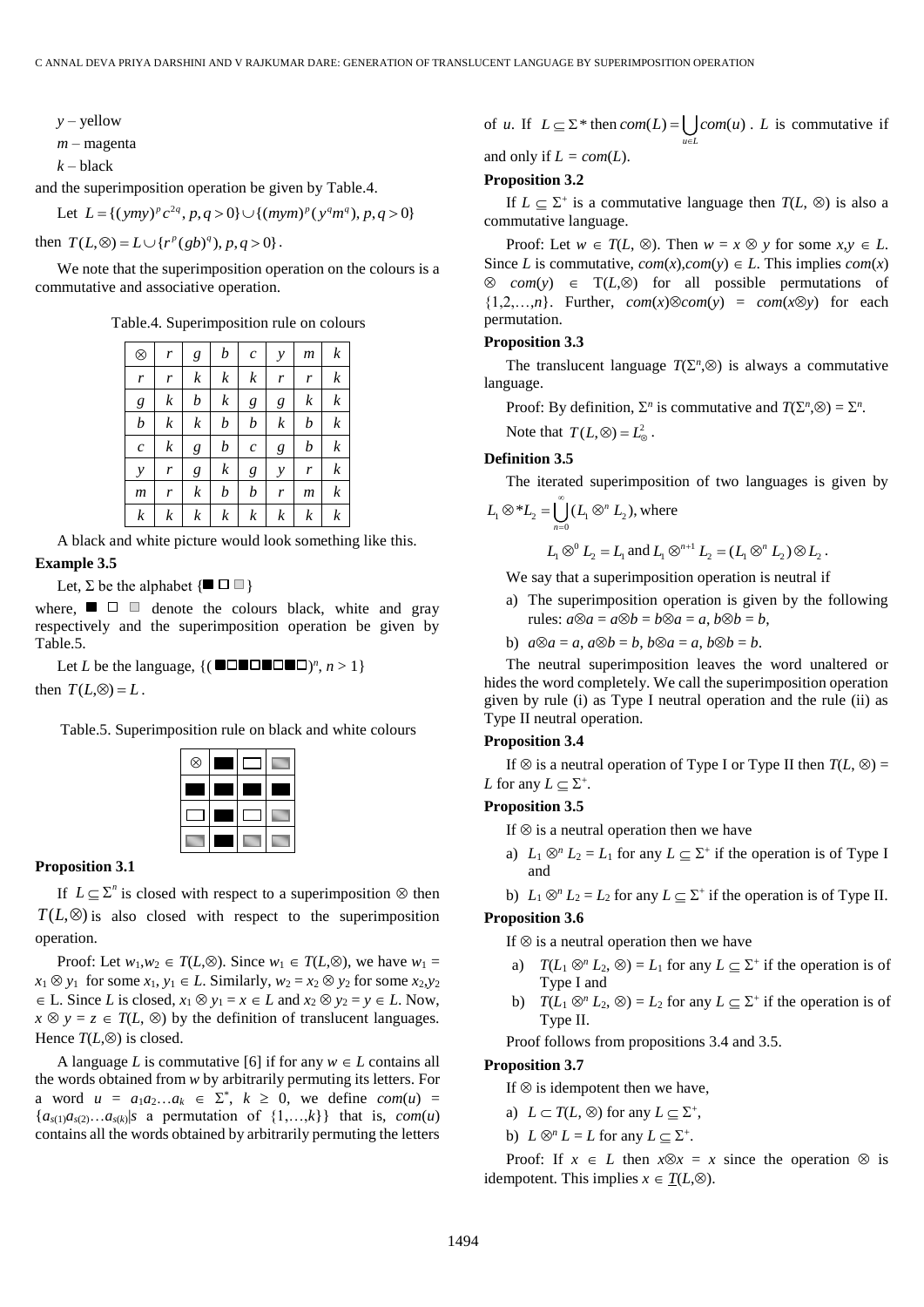# **4. SUPERIMPOSITION UNDER CONTROL**

In this section, we introduce a variant of this operation where we restrict the superimposition of two words using a control language. Here, we subdivide both the words into factors using the control language as a guide and then allow the factors to superimpose.

We introduce a new alphabet  $V = \{f, s\}$  to define the operation. Let  $c \in V^*$  be the control word and  $C \subseteq V^*$  be a control language. **Definition 4.1**

Let 
$$
x = x_1, x_2, ... x_m \in \Sigma^*
$$
 and  $y = y_1, y_2, ... y_n \in \Sigma^*$  for  $x_i, y_i \in \Sigma$ ,  
\n $i = 1, 2, ... m, j = 1, 2, ... n$ .  
\nLet  $c = z_1^{n_1} z_2^{n_2} ... z_k^{n_k} \in V^*$ ,  $z_i \in V, n_i \in \mathbb{N}$ .

If  $c|_{f} = |x|, |c|_{s} = |y|, |c| = |x| + |y|$ , we define the

superimposition of *x* and *y* controlled by 
$$
c \in V^*
$$
 as  
\n
$$
x \otimes_c y = \begin{cases} (x_1 x_2 ... x_{n_1}) \otimes (y_1 y_2 ... y_{n_2}) ......, z_1 = f \\ (y_1 y_2 ... y_{n_1}) \otimes (x_1 x_2 ... x_{n_2}) ......, z_1 = s \\ \varphi, otherwise \end{cases}
$$

Each  $z_i \in V$  is repeated a certain number of times in c. The number of repetitions is counted by the indices  $n_1, n_2, \ldots$  If  $z_1$  is  $f$ then  $z_2$  is *s*. In such a case, the first  $n_1$  letters of the first word is superimposed on the first  $n_2$  letters of the second word. The  $z_i$ alternate between *f* and *s*.

Hence it is enough to check the first letter of C. The superimposition is repeated until all the letters of the control word are exhausted. The word generated is unique and is of length  $max(n_1, n_2) + max(n_3, n_4) + ...$  *max*  $(n_{k-1}, n_k)$ .

# **Example 4.1**

Let 
$$
x = a_1 a_2 ... a_8 \in \Sigma^*
$$
 and  $x = b_1 b_2 ... b_5 \in \Sigma^*$ ,  $c = f^3 s^2 f^3 s f s f s$ .  
Note that  $|c|_f = |x|, |c|_s = |y|, |c| = |x| + |y|$ . The word x is

factorised as  $x = u_1u_2u_3u_4$  and  $y = v_1v_2v_3v_4$  using *c* as a control. We have,

$$
u_1 = a_1 a_2 a_3
$$
,  $u_2 = a_4 a_5 a_6$ ,  $u_3 = a_7$ ,  $u_4 = a_8$ ,  
 $v_i = b_1 b_2$ ,  $v_2 = b_3$ ,  $v_3 = b_4$ ,  $v_4 = b_5$ .

Therefore,

$$
\text{efore,} \\
x \otimes_c y = (a_1 a_2 a_3 \otimes b_1 b_2)(a_4 a_5 a_6 \otimes b_3)(a_7 \otimes b_4)(a_8 \otimes b_5)
$$

#### **Definition 4.2**

If *c* is a control language over  $V^*$  then  $x \otimes_c y = \bigcup_{c \in C} x \otimes_c$  $x \otimes_c y = \begin{cases} \int x \otimes_c y \end{cases}$ ė  $\otimes_c y = \int x \otimes_c y$ .

If *c* is the empty set then  $x \otimes_c y = \varphi$ .

Also if 
$$
L_1, L_2 \subseteq \Sigma^*
$$
 then  $L_1 \otimes_C L_2 = \{x \otimes_C y / x \in L_1, y \in L_2\}$ .

Intuitively, a control language gives us a guide to subdivide two words in a particular way and to superimpose the subwords. The factorization of *x* and *y* into subwords using a control word gives us an alternate definition of superimposition under control.

#### **Definition 4.3**

Let us denote the run of a letter in  $c \in V^*$  be the number of consecutive occurrences of the letter in *c*.

For example, if 
$$
c = f^3 s^2
$$
 then  $run(f) = 3$  and  $run(s) = 2$ .

If *c* is a word with more than one non – consecutive occurrence of the letter *f* or *s* then we denote the runs as *runi*(*f*).

If  $c = f^{3} s^{2} f^{3} s f s f s$  then  $run_{1}(f) = 3$ ,  $run_{2}(f) = 3$ ,  $run_{3}(f) = 1$ ,  $run_4(f) = 1, run_1(s) = 2, run_2(s) = run_3(s) = run_4(s) = 1.$ 

Then if 
$$
\sum_i run_i(f) = |x|
$$
 and  $\sum_j run_j(s) = |y|$  we factorise  $x =$ 

 $u_1 u_2 ...$ ,  $y = v_1 v_2 ...$  where  $|u_i| = r u n_i(f)$  and  $|v_j| = r u n_j(s)$  for *i*,  $j =$ 1, 2*, …..*

In such a case, if  $t \in V$  denotes  $f$  or  $s$  and  $c = tV^*$  we have<br>  $\left[ (u_1 \otimes v_1)(u_2 \otimes v_2) \dots, t = f \right]$ 

$$
x \otimes_c y = \begin{cases} (u_1 \otimes v_1)(u_2 \otimes v_2) \dots, t = f \\ (v_1 \otimes u_1)(v_2 \otimes u_2) \dots, t = s \\ \varphi, otherwise \end{cases}
$$

# **Example 4.2**

Let  $\Sigma = \{a,b\}$  and  $V = \{f, s\}$ . Let  $c \in V^{14}$  and let  $x, y \in \Sigma^7$  be words on  $\Sigma$ . Let  $x = abaabab$ ,  $y = abbbaab$ .

Then,

a) if  $c = f^7 s^7$  we have  $x \otimes_c y = x \otimes y$ 

- b) if  $c = (fs)^7$  we have  $x \otimes_c y = x \otimes y$
- c) if  $c = f^7$  we have  $x \otimes_c y = x$
- d) if  $c = s^7$  we have  $x \otimes_c y = y$
- e) if  $c = s^7 f^7$  we have  $x \otimes_c y = y \otimes x$ .

# **Definition 4.4**

Let *C* be a control set. We say that *C* is commutative if and only if the operation  $\otimes_c$  is commutative, that is,  $x \otimes_c y = y \otimes_c x$  for all  $x, y \in \Sigma^*$ .

Let  $\aleph$  be the family of all commutative sets of control words. **Proposition 4.1**

# If  $(C_i)_{i \in I}$  is a family of control languages such that  $(C_i)$  is a commutative control language for all  $i \in I$  then their intersection  $C' = \bigcap C_i$  is also a commutative control language.

Proof:

*i*∈ ie

Let  $u, v \in \Sigma^*$  and  $w \in u \otimes_{C^{\prime}} v$ . Then it follows that  $w \in u \otimes_{C_i} v$ for all  $i \in I$ . But, each  $(C_i)$  is commutative and hence  $w \in V \otimes_{C_i} u$ for all  $i \in I$ . Therefore,  $w \in v \otimes_{C} u$ . Thus, we have  $u \otimes_{C'} v = v \otimes_{C'} u$  which implies that  $C' = \bigcap_{i \in I} C_i$  $C' = \bigcap C$ i∈  $=\bigcap C_i$  is also a commutative control language.

# **Definition 4.5**

Let *C* be a control language. The commutative closure of *C* denoted by *C* is given by  $C$  $\bigcap_{C \subseteq C', C' \in \aleph} C'$  $C = \bigcap C$  $\subseteq C'.C' \in \aleph$  $= \bigcap C'.$ 

Corollary: For all  $C \subseteq \{f,s\}^*$ , *C* is a commutative control language.

Remark: *C* is the smallest control language that contains *C*.

# **Definition 4.6**

A control language *C* is associative if and only if  $\otimes_c$  is associative. We have  $x \otimes_c (y \otimes_c z) = (x \otimes_c y) \otimes_c z$  for all  $x, y, z \in \Sigma^*$ .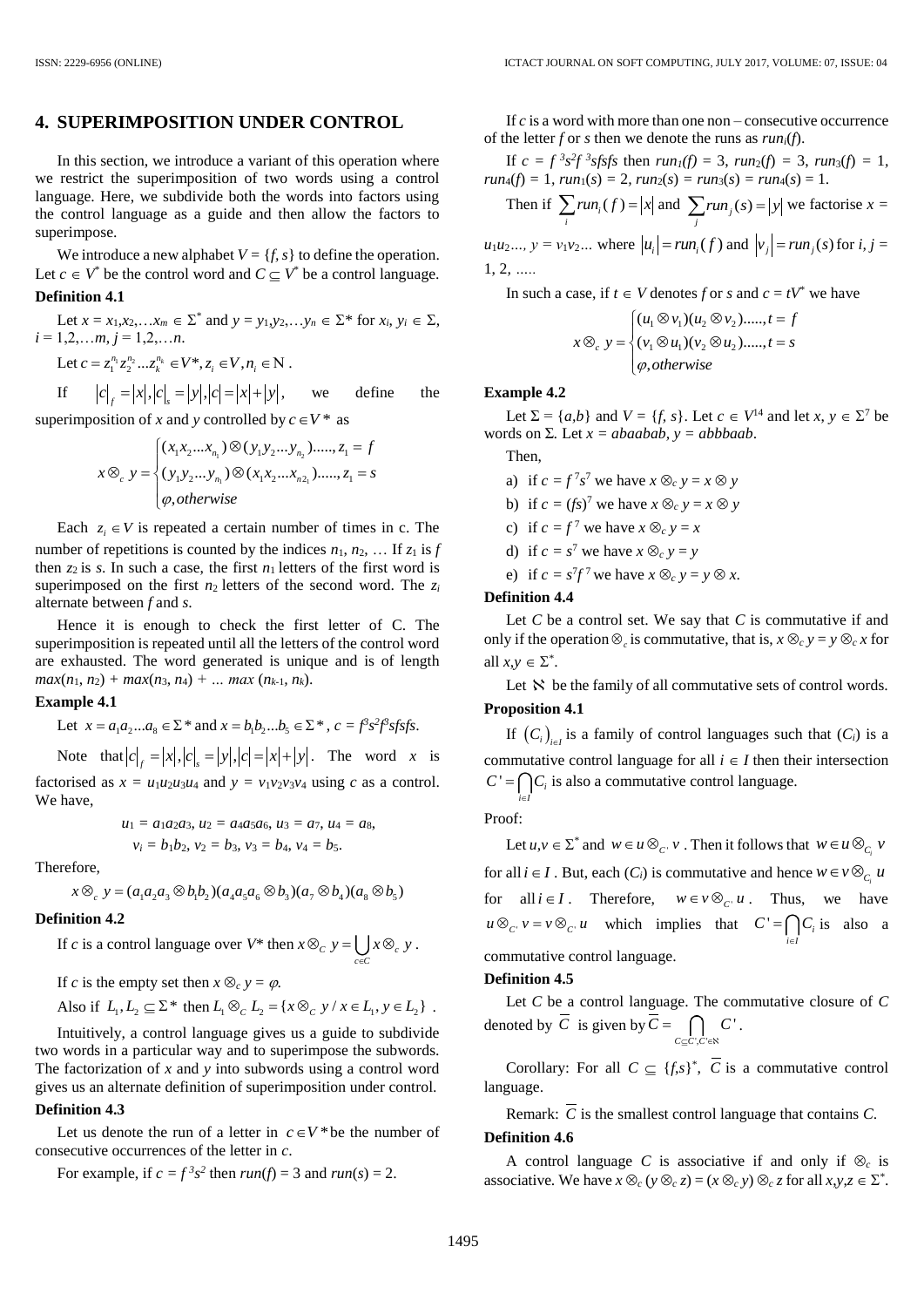# **Proposition 4.2**

If  $(C_i)_{i \in I}$  is a family of control languages such that  $(C_i)$  is an associative control language for all  $i \in I$  then their intersection  $C'' = \bigcap C_i$  is also an associative control language. *i*∈*l* i∈.

Proof: Let  $x, y, z \in \Sigma^*$  and let  $w \in x \otimes_{C^*} (y \otimes_{C^*} z)$ . Then it follows that  $w \in \mathcal{X} \otimes_{C_i} (y \otimes_{C_i} z)$  for all  $i \in I$ . But, each  $(C_i)$  is associative and hence  $w \in (x \otimes_{C_i} y) \otimes_{C_i} z$  for all  $i \in I$ . Therefore,  $w \in (x \otimes_{C^*} y) \otimes_{C^*} z$ . Thus, we have  $x \otimes_{C^*} (y \otimes_{C^*} z)$  $=(x \otimes_{C^*} y) \otimes_{C^*} z$  which implies that  $C' = \bigcup_{i \in I} C_i$  $\vert C_i \vert$  is also an associative control language.

# **Definition 4.7**

Let *C* be a control language. The associative closure of *C* denoted by *C* is  $\cdot$ "  $c \subseteq C$ ",  $C$  $C = \bigcap C$  $\subseteq$ C",C' $\in$ A  $= \bigcap C$  where *A* is the family of all associative control languages.

#### **Proposition 4.3**

The associative closure  $C$  is also an associative control language.

## **Proposition 4.4**

Let  $L_1, L_2 \subseteq \Sigma^*$  be regular languages. Then  $L_1 \otimes L_2$  is regular.

Proof: We give the automata to prove that the superimposition of two regular languages is also regular. Let *A*<sup>1</sup> and *A*<sup>2</sup> be two finite automata accepting the languages  $L(A_1)$  and  $L(A_2)$ . Then we can find an automaton *A* such that  $L(A) = L(A_1) \otimes L(A_2)$ . Let  $A_i = (Q_i, \Sigma, \delta_i, q_0^i, F)$  for  $i = 1, 2$  be the two finite automata accepting languages  $L(A_1)$  and  $L(A_2)$ . We construct the automaton ccepting languages  $L(A_1)$  and  $L(A_2)$ . We construct the automaton<br>  $A = (Q, \Sigma, \delta, q_0, F)$  as  $Q = Q_1 \times Q_2, F = F_1 \times F_2, q_0 = (q_0^1, q_0^2)$  and  $\delta((q_i^1, q_j^2), (a, b)) = ((q_k, q_l), c)$  where,  $\delta_1(q_i^1, a) = q_k$ ,  $\delta_2(q_j^2, b) =$  $q_l$  and  $a \otimes b = c$  is the rule of superimposition specified.

The automaton *A* accepts an input *w* if and only if  $A<sub>l</sub>$  accepts  $w_1$  and  $A_2$  accepts  $w_2$  where the transition rules are *w*<sub>1</sub> and *A*<sub>2</sub> accepts *w*<sub>2</sub> where the transition rules are  $\delta((q_i^1, q_j^2), (w_1, w_2)) = ((q_k, q_l), w), (q_k, q_l) \in F$  for  $\delta_1(q_i^1, w_1) = q_k$ ,  $q_k \in F_1$  and  $\delta_2(q_j^2, w_2) = q_l, q_l \in F_2$  and  $w_1 \otimes w_2 = w$  . Then  $L(A) =$  $L(A_i) \otimes L(A_i)$ .

## **Proposition 4.5**

For every language,  $L \subseteq \Sigma^*$ ,  $\Sigma = \{a,b\}$  there exists a control language *C* such that  $L = a * \otimes_c b^*$ .

Proof: Let  $\varphi$  be a morphism,  $\varphi(a)=f$ ,  $\varphi(b)=s$  and let  $C = \varphi(L)$ then  $L = a * \otimes_c b^*$ .

# **Theorem 4.1**

Let  $V = \{f, s\}$ . Let  $C \subseteq V^*$  be a control language, then the following are equivalent:

- a) For all regular languages  $L_1, L_2 \subseteq \Sigma^*$ , the language  $L = L_1 \otimes_c L_2$  is a regular language,
- b) *C* is a regular language.

Proof: To prove (i) implies (ii). Assume  $L_1 = f *$  and  $L_2 = s *$ then  $L_1 \otimes_c L_2 = C$ . Therefore, *C* is a regular language.

To prove (ii) implies (i), Assume that *C* is a regular language. Let *L*1*, L*<sup>2</sup> be two regular languages over the same alphabet Σ. Let  $A_i = (Q_i, \Sigma, \delta_i, q_0^i, F)$  for  $i = 1, 2$ , be finite automata such that  $L(A_i) = L_i$  for  $i = 1,2$ . Also, let  $A_c = (Q_c, V, \delta_c, q^c, F_c)$  be an automaton such that  $L(A_c) = C$ . Define an automaton  $A = (Q, \Sigma, \delta, Q_o, F)$  such that.  $L(A) = L_1 \otimes_c L_2$  The input is accepted by if and only if  $A_1$ ,  $A_2$ ,  $A_c$  are in accepting states. Then  $L_1 \otimes_c L_2$  is a regular language. We have,

$$
Q = Q_1 \otimes Q_c \otimes Q_2 \text{ and } Q_o = \{q_o^1, q_o^2, q_o^c\}
$$

where,  $F = F_1 \otimes F_c \otimes F_2$  and  $\delta(q_1^1, c, q_2^2, a, b) = (q_1, q_2, c)$ ,  $\delta_1(q_1^1, f, a) = q_1, \delta_2(q_2^2, s, b) = q_2, a \otimes_c b = c, c \in V^*.$ 

Define the transformation  $\sigma$ : {*f,s*}  $\rightarrow$  {*f,s*}<sup>\*</sup> as  $\sigma$ (*f*) = *s*, $\sigma$ (*s*) = *f*. Then we have the following property of superimposition under control.

# **Proposition 4.6**

Let  $L_1, L_2 \subseteq \Sigma^*$  and  $C \subseteq V^*$  be any two languages and a control language. Let  $x_1 \in L_1$ ,  $x_2 \in L_2$  and  $c_1, c_2 \in C$ . We have  $x_1 \otimes_c x_2 = x_2 \otimes_c x_1$  if and only if  $c_2 = \sigma(c_1)$ .

# **Definition 4.8**

A control language *C* is commutative if and only if  $C = \sigma(C)$ .

# **Proposition 4.7**

If *C* is a regular control language then it is decidable whether or not *C* is commutative.

Proof: If *C* is a regular language then  $\sigma(C)$  is also regular. Hence the equality,  $C = \sigma(C)$  is decidable.

# **5. CONCLUSION**

We have introduced the translucent language associated with a language generated by the operation and studied the properties. The natural extension to arrays is an obvious direction in which the work can proceed. Expressions involving superimpositions were introduced in [2]. This study can be taken further.

# **REFERENCES**

- [1] Ahmad Kadrie, V. Rajkumar Dare, D.G. Thomas and K.G. Subramanian, "Algebraic Properties of the Shuffle Over ω-Trajectories", *Information Processing Letters*, Vol. 80, No. 3, pp. 139-144, 2001.
- [2] C. Annal Deva Priya Darshini and V. Rajkumar Dare, "Superimposition Operations on Words", *Proceedings of National Conference on Mathematics and Computer Applications*, pp. 48-52, 2015.
- [3] Christian Choffrut and Juhani Karhumaki, "Combinatorics of words in Handbook of Formal Languages", Vol. 1, *Handbook of Formal Languages, Springer*, pp. 329-438, 1997.